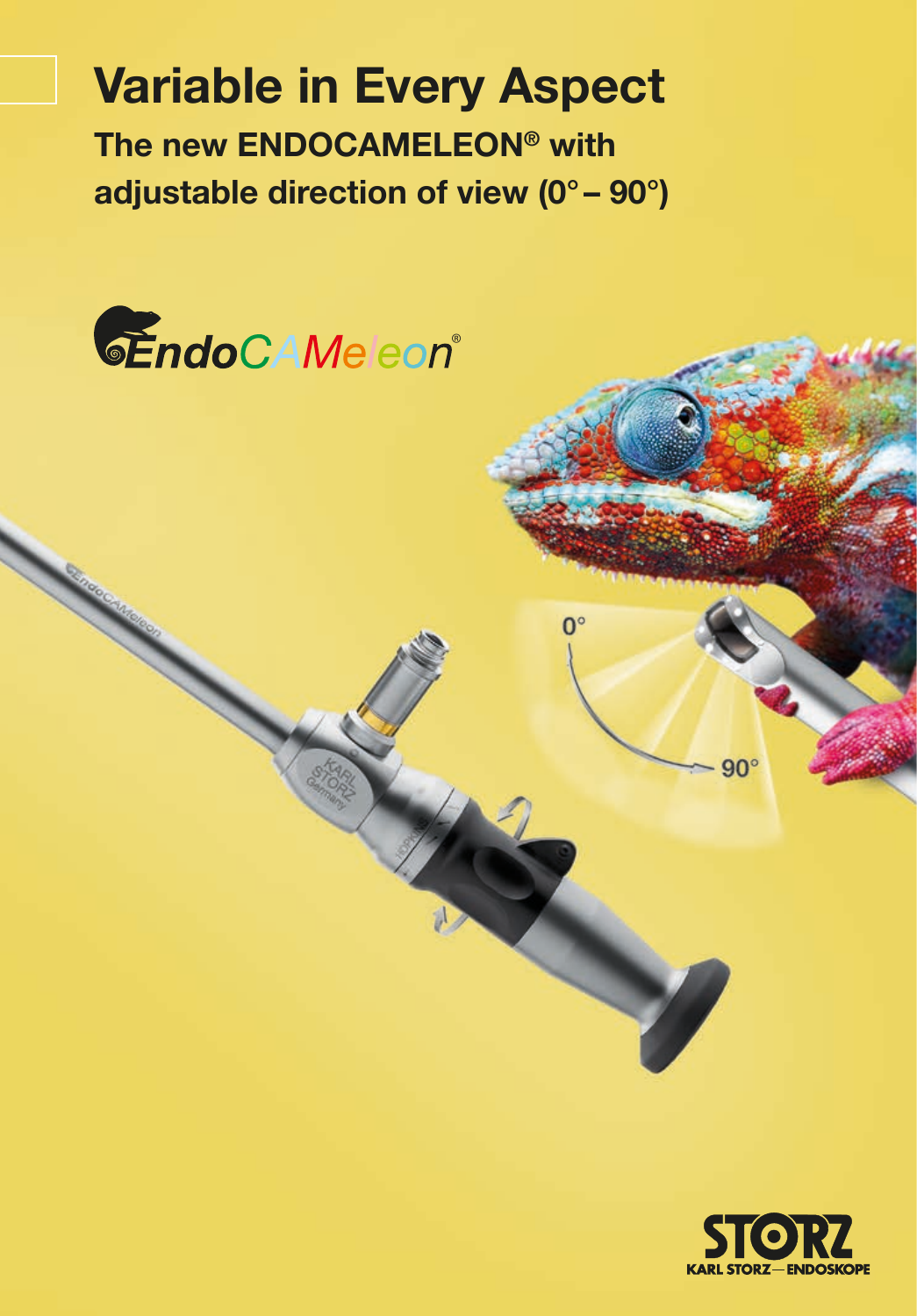

The latest member of the HOPKINS® rod lens product family, the new ENDOCAMELEON®, provides surgeons with a great deal of flexibility and overcomes the limitations associated with rigid telescopes: The viewing direction of the ENDOCAMELEON® can be variably adjusted from 0° to 90° and can thus be adapted to any OR situation.

The capabilities of the ENDOCAMELEON® are not obvious at first glance – a good sign as it shows that this revolutionary technology is not complicated to use and does not require additional intracorporeal space. Handling remains easy and ergonomic. The image alignment is the same as with any rigid telescope; changing the direction of view merely requires turning the control wheel.

### **Special Features:**

• Combines the convenient handling of the proven HOPKINS® telescope with the features and benefits of a telescope with various directions of view

N

• Adjustable direction of view from 0° to 90°



• Easy-to-use control wheel for setting the desired direction of view, now with fin



- Particularly suitable for use in anatomically narrow working spaces
- Optimized illumination
- Allows various anatomical structures to be displayed without changing the trocar
- Easy integration into the existing image chain via a standard eyepiece
- Ideally suited for use with the IMAGE1 S™ 4U camera system

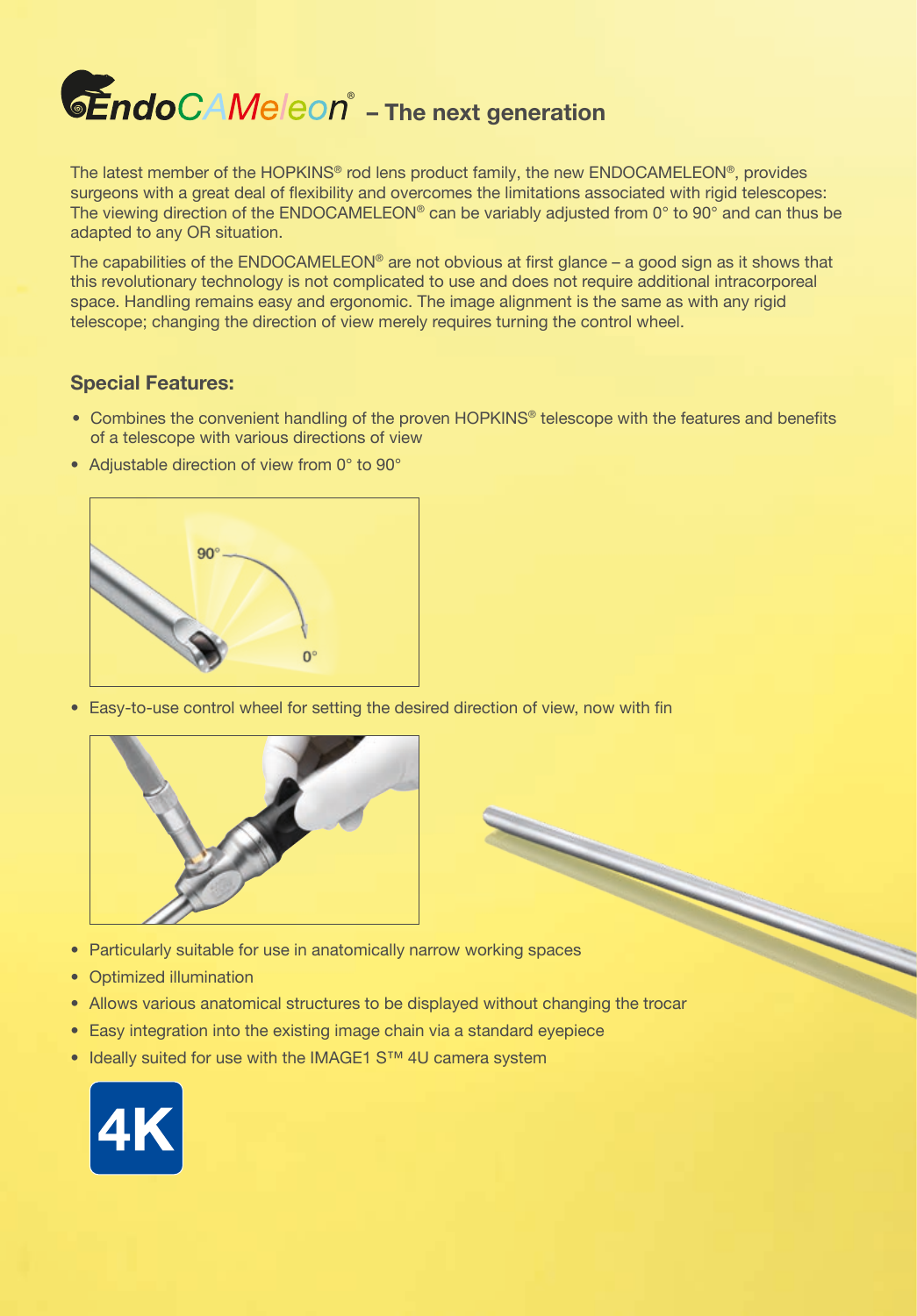### **General and Visceral Surgery**



### **Bariatric Surgery** Sleeve gastrectomy

- Complete visualization of the gastroesophageal junction
- $45^{\circ} 90^{\circ}$
- Prof. Carus, Germany



<u> 1999 - Alban III, politik pozitivn</u>

### **Liver Segment Resection**

- Better visualization of the postero-superior segments of the liver
- $45°$

Prof. Abu Hilal, Italy



### **Hernia Surgery** TEP

- Complete visualization of the hernial sac
- $45°$

Prof. Boni, Italy

## **Colorectal Surgery**

Rectum resection

- Complete visualization of the anastomosis
- $30^{\circ} 90^{\circ}$

Dr. Kanehira, Japan

### **Gynecology Thoracic Surgery**

### **Adenectomy**

• Better visualization of various adhesions for easier adhesiolysis

• 90°

Dr. Wojdat, Germany



### **VATS Lobectomy**

- Better visualization during lymph node resection
- 45°

Dr. Kugler, Germany





Click here to view our product trailer ENDOCAMELEON® - The Next Generation

The ENDOCAMELEON® can also be beneficial for urological laparoscopy.

It is recommended to check the suitability of the product for the intended procedure prior to use.

Please note that the described products in this medium may not be available yet in all countries due to different regulatory requirements.